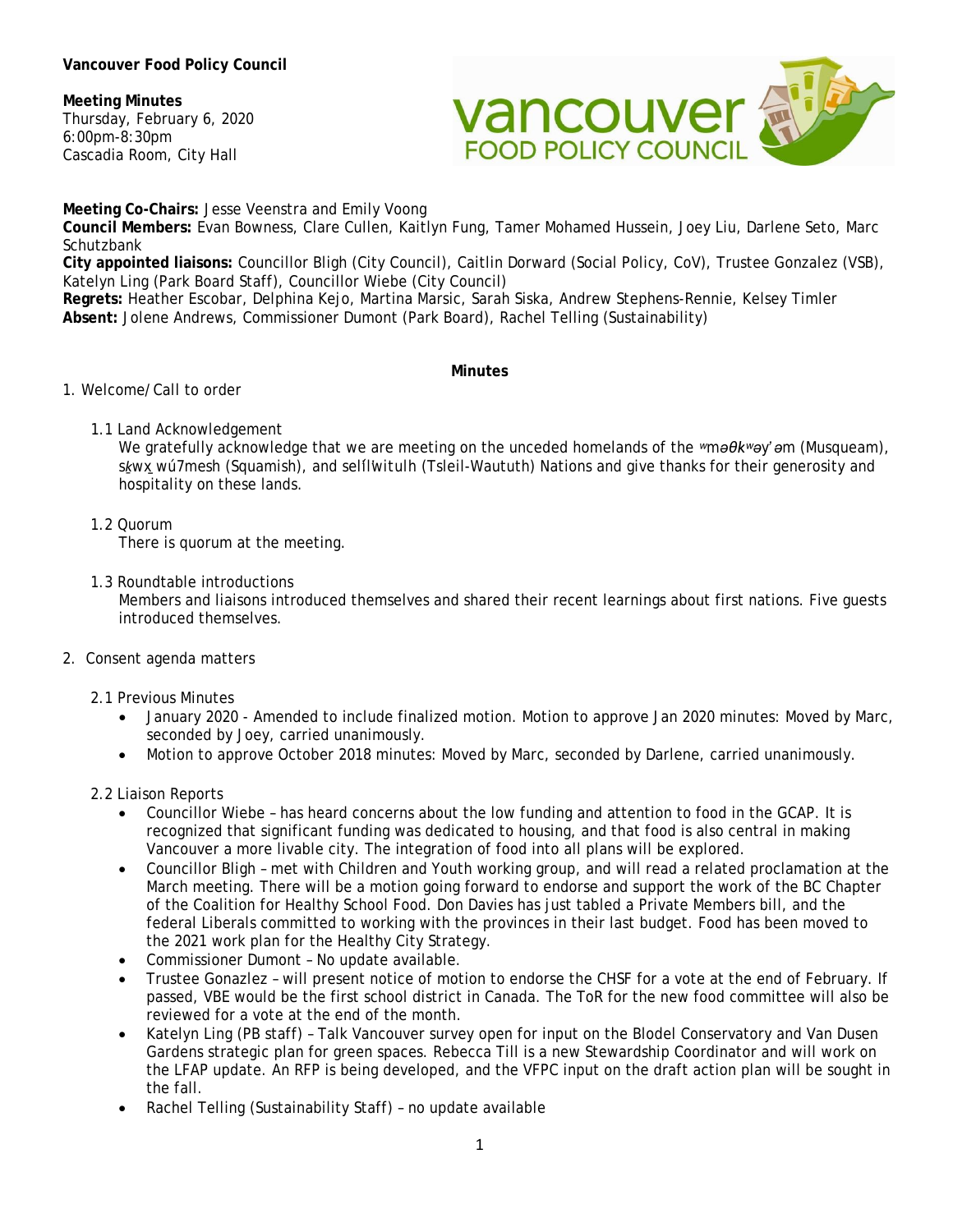- Caitlin Dorward (SP staff) ongoing review of urban farming policy, work planning, considering connections with the Vancouver Plan, which will have broad representation. Sarah Carten will be the liaison; a presentation to the VFPC will be planned for March 2020.
- 2.3 Working Group Updates
- Food Cultivation & UbAg will focus on urban farming guidelines and renewal, and have met with Caitlin to review work done to date. Will also focus on class 8 zoning regulations and requirements, and criteria that would need to be met for developers for land to be considered as a community gardens.

City staff, to the best of their ability, track the number of plots as a metric in the Greenest City Action Plan that is rolled up with other food assets. The metric could be more robust, as currently it does not track size, or if part of a communal garden. A move to communal gardening model, rather than by singe plot, might be considered. The City is currently evaluating the Hillcrest garden governance model, with a target of making at least 50% communal. The Park Board is exploring how to provide support for this, and also for school gardens that need management during the summer months.

- Development/Retail goal to document options for independent food retail and distribution, definition of food assets. Focusing on minority-owned stores, the group will identify and support appropriate policy approaches and is seeking a presentation on zoning for March. LFS students are doing jurisdictional scan of other cities, with a goal to have a briefing note as output.
- Food Waste much interest from community members, the group is hosting a meeting in Feb to create a work plan. Focus will be on food system waste rather than packaging; water is also beyond the scope of this group. Are in discussions with City staff (Erin Nichols) and may work with SFU students. The solid waste biennial report will be reviewed and feedback may be provided to the province.
- Children & Youth –focused on the Great Big Crunch and supporting the Coalition for Healthy School Food. Don Davies tabled a private members bill, which was shared on the VFPC twitter account. There is a lot of work and momentum at all levels – locally (VSB and CoV), provincially, and nationally.
- Leadership Team Members can send Emily an email to post news or exciting events to social media.

Membership – two members (Patrick Johnson. Jason Yip) have stepped down; there are now 5 vacancies. Clerks' office runs recruitment, and is planning to open applications at the end of March. Caitlin will advise once open, and members encouraged to spread the word.

• Community Food Prog. – working with LFS 350 to update the food asset map and conduct a literature review for food programming as a concept with a local focus (e.g. what does it look like, why is it important, what are the impacts and limitations). This will be used to build a case for support. Recommendations will be made about both the map and food programs.

Evelyn Saller Cetnre – the group was asked to provide input but the process is not clear. ACTION: Caitlin will see if there is a timeline for consultations regarding both the old and the new centre. Input will also be sought from users – food is a priority and there is currently an unacceptable two hour line up.

Discussion

- Food asset map was created by VCH, is now managed by the Vancouver Neighbourhood Food Networks in collaboration with LFS.
- This project will only focus on updating existing information in two categories. It will not include a review by those that submitted the information.
- 3. Matters requiring discussion\*

# 3.1 Website Updates

Member bios - In the past member bio have been posted. It was decided to revisit this at a future time.

Working groups can submit three bullet points about what the group is doing, to inform the public.